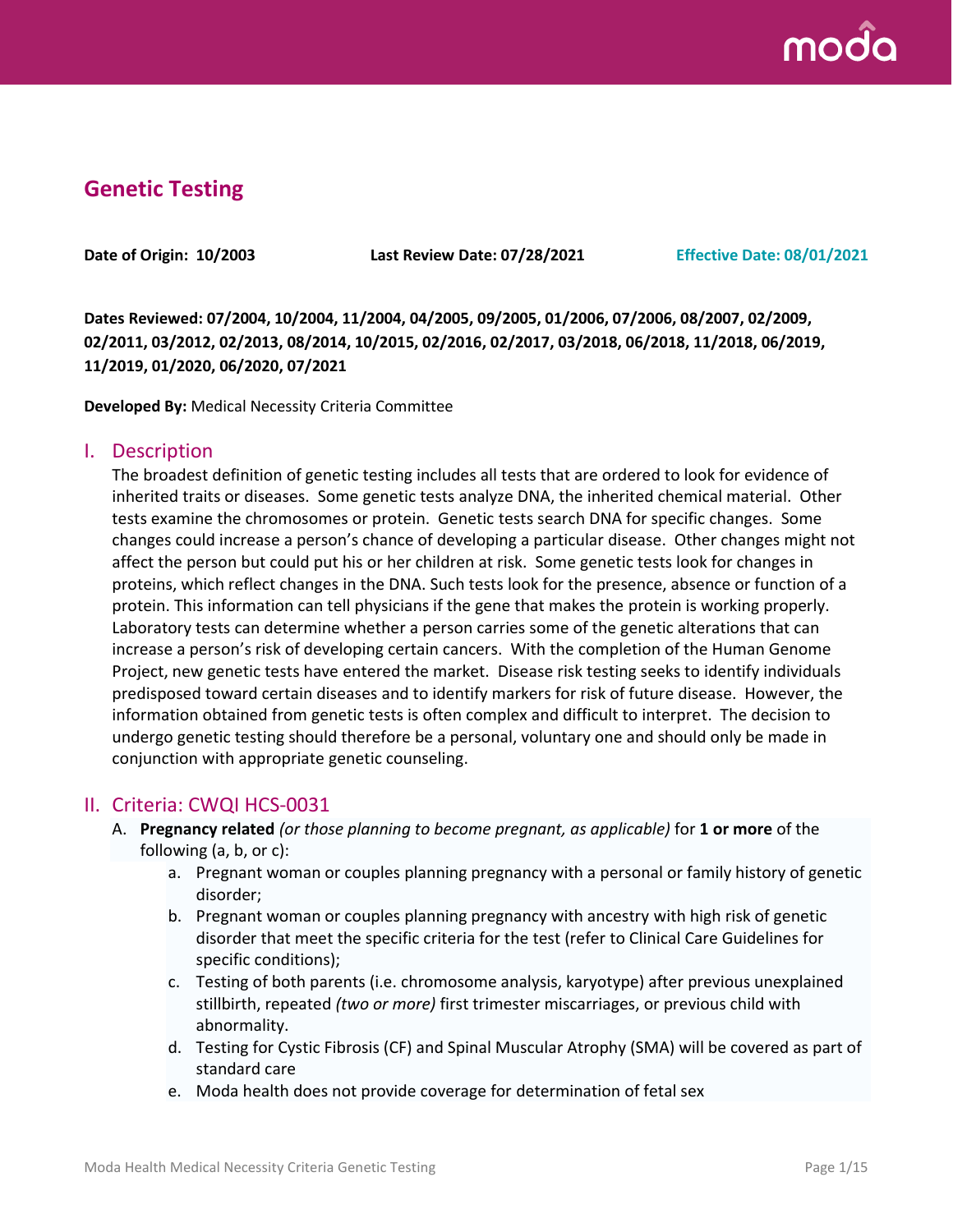In addition, pre-test genetic counseling must be provided by a qualified and appropriately trained practitioner.

The requested procedure or services are considered investigational if they are requested in a quantity or panel of services that may be individually proven but when performed as a group or panel, the evidence-based literature does not support the requested procedures or services.

- B. **Pre/Post Symptomatic Testing** *(all members – refer to Moda Health Medical Necessity Criteria (MHMNC) or Milliman Care Guidelines (MCG) for specific genetic disorder testing.* If guidelines neither are available, then **ALL** of following criteria apply:
	- a. Patients who have signs or symptoms of a genetic disease or are at risk of inheriting the disease due to family history or ancestry and **ALL** of the following:
		- i. The requested genetic test has been proven in evidenced-based literature to be diagnostic of the specific disease or condition being tested for. Genetic tests that are not proven for the requested diagnosis are considered experimental and investigational.
	- b. The results of the test may confirm or deny the diagnosis when standard evaluation does not provide a definitive answer.
	- c. The results will directly impact the course of treatment.
	- d. The requested procedure or services are considered investigational if they are requested in a quantity or panel of services that may be individually proven but when performed as a group or panel, the evidence-based literature does not support the requested procedures or services*.*
	- e. Pre-test genetic counseling must be provided by a qualified and appropriately trained practitioner.

#### C. **Tumor Marker Genetic Assays:**

- a. Moda Health considers the following tumor markers medically necessary if **1 or more** of the following:
	- i. Gene expression assays for breast cancer risk stratification for 1 or more of the following per primary breast tumor:
		- 1. Endopredict (81522) risk stratification for breast cancer staging refer to MCG A-0532 Breast Cancer Gene Expression Assays
		- 2. Oncotype DX for Breast Cancer assay (81519) risk stratification for breast cancer staging refer to MCG A-0532 Breast Cancer Gene Expression Assays.
		- 3. Mammaprint 70 gene breast assay (81521) refer to MCG A-0532 Breast Cancer Gene Expression Assays
	- ii. Breast Cancer Index (81518) for continuation of endocrine therapy is considered medically necessary when **All** of the following criteria are met; (reference LCD 38722)
		- 1. Member has early-stage disease (Tumor, Node, Metastasis(TNM) stage T1-3, pNO-N1, MO)
		- 2. Breast tumor is estrogen receptor positive (ER+) and/or progesterone receptor positive (PR+)
		- 3. Breast tumor is Human Epidermal Growth Factor Receptor 2 negative(HER2-)
		- 4. There is no evidence of distant breast cancer metastasis
		- 5. Test results will be used to guide therapy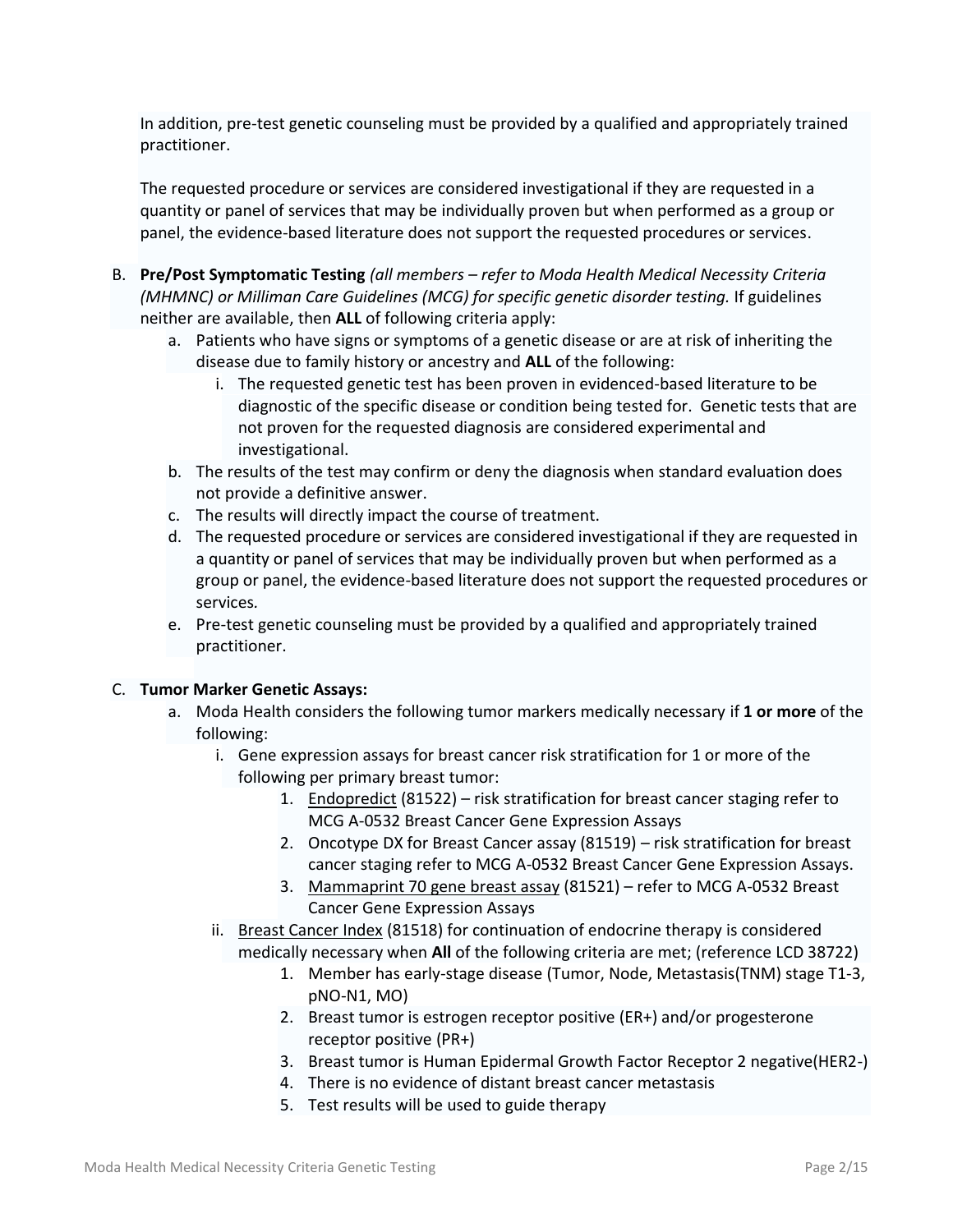- iii. Decision DX-UM (Uveal Melanoma) (81552) risk stratification for uveal (eye) melanoma is considered medically necessary for members presenting with primary, localized uveal melanoma
- iv. Prolaris Prostate Cancer Genomic Assay (81541) refer to Moda Health Medical Necessity Criteria for Prostate Cancer Genomic Assay (HCS-0225)
- v. Myriad Integrated BRACAnalysis with myRisk (81479) BRCA1 and 2 refer to MCG A-0499 Breast and Ovarian Cancer, Hereditary
- vi. Myriad Colaris with myRisk colon cancer (81479) refer to MCG A-0533 Lynch Syndrome
- D. **Genetic testing for the following conditions is considered NOT medically necessary** including but not limited to **ALL** of the following:
	- a. Familial Alzheimer Disease
	- b. Amyotrophic lateral sclerosis
	- c. Age-related macular edema
	- d. Narcolepsy
	- e. Scoliosis
	- f. Depression
	- g. Mood disorders
	- h. Bipolar disorders
	- i. Anxiety disorders
	- j. Attention deficit hyperactivity disorder
	- k. Anorexia nervosa
- E. **Pharmacogenetic testing** for effectiveness and dosing of specific drugs are available in Moda Health Clinical Care Guidelines. The following **pharmacogenetic testing panels are considered experimental and investigational** as there is insufficient evidence in peer-reviewed literature to support the clinical utility. This is not an all-inclusive list:
	- a. Genecept Assay (Clinical Reference Laboratory, Inc.)
	- b. GeneSight Assay (Assurex Health, Inc.)
	- c. PGXL Broad Spectrum Panel (Pharmacogenetics Diagnostic Laboratory, LLC)
	- d. Millenium PGT (Millenium Laboratories, LLC)
	- e. AmpliChip
	- f. STAR SureGene Test for Antipsychotic and Antidepressant Response
- F. Moda Health considers the following **genetic tests/panels experimental and investigational** as there is insufficient evidence in peer-reviewed literature to support their clinical utility. This is not an all-inclusive list:
	- a. BRCAplus (Ambry Genetics Corp.)
	- b. CancerNext (Ambry Genetics Corp.)
	- c. ColoNext (Ambry Genetics Corp.)
	- d. DecisionDX Glioblastoma multiforme (GBM) or Cutaneous Melanoma (CM)
	- e. epiSEEK
	- f. Genesight ADHD (Assurance Health)
	- g. Gene Trails
	- h. Guardant 360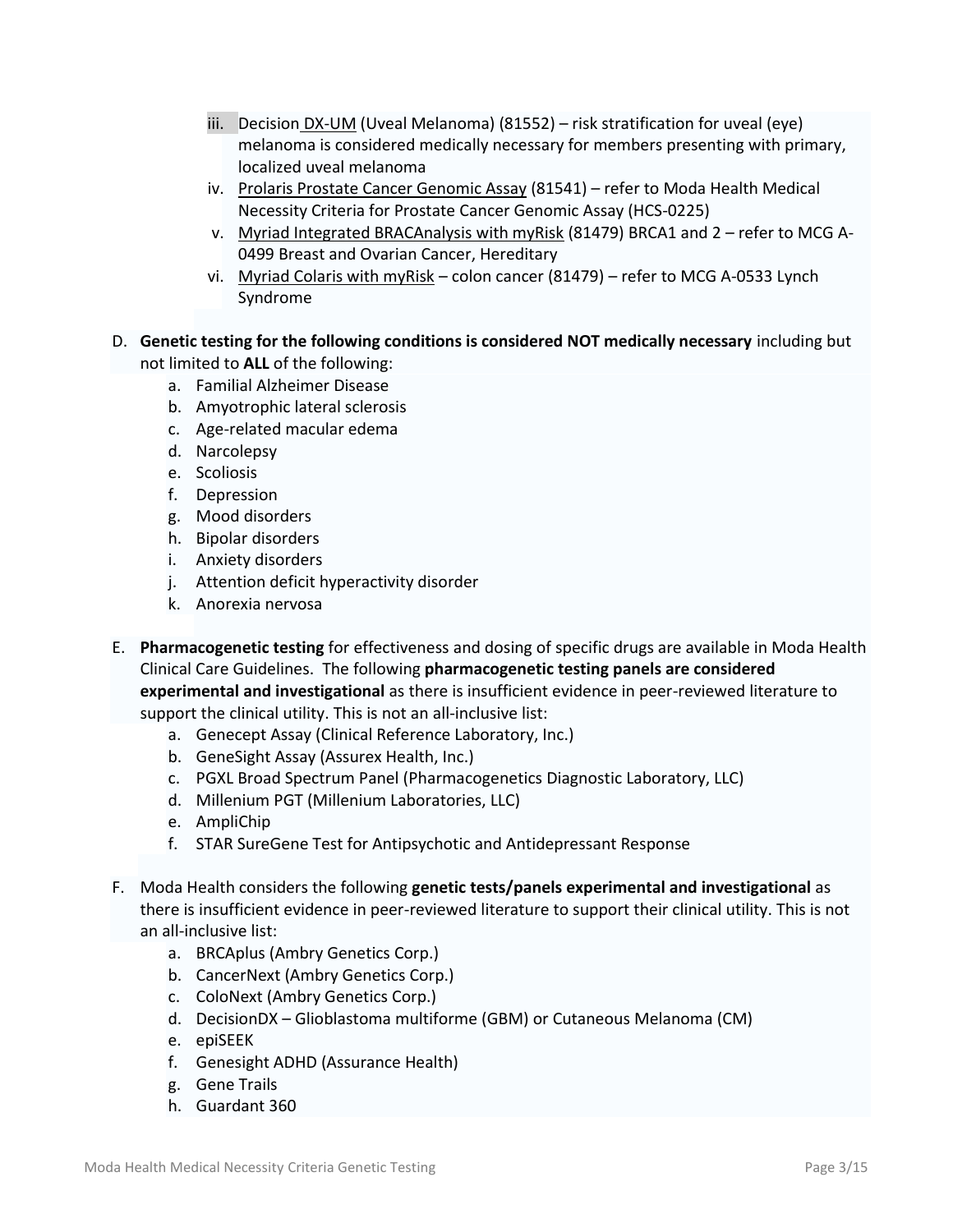- i. Macula Risk PGX
- j. mtSEEK Whole Mitochondrial Genome Analysis (Courtagen Life Sciences, Inc.)
- k. OncoGeneDX (GeneDX)
- l. Oncotype DX Prostate Cancer Assay (Genomic Health)
- m. Oncotype DX Colon Cancer Assay (Genomic Health)
- n. OncoVue for Breast Cancer Risk (Intergenetics, Inc.)
- o. OvaNext Next-Gen Cancer Panel
- p. OvaSure (LabCorp)
- q. PancNext Gen Cancer Panel (Ambry Genetics Corp)
- r. Pathfinder TG Topographic
- G. **Direct to consumer genetic testing** is **NOT** covered by Moda Health *(i.e. 23 and me, Color)*. Genetic testing must be ordered by an appropriate provider, performed by a CLIA approved laboratory, and meet the medical necessity criteria for the specific indication.

## III. Information Submitted with the Prior Authorization Request (if available):

- 1. Provider chart notes
- 2. Family history
- 3. Documentation of pre-test genetic counseling from a qualified and appropriately trained provider

### IV. Applicable CPT or HCPC codes if criteria requirements are met;

| <b>Codes</b> | <b>Description</b>                                                                          |
|--------------|---------------------------------------------------------------------------------------------|
| 81105        | Human Platelet Antigen 1 genotyping (HPA-1), ITGB3 (integrin, beta 3 [platelet glycoprotein |
|              | Illa], antigen CD61 [GPIIIa]) (eg, neonatal alloimmune thrombocytopenia [NAIT], post-       |
|              | transfusion purpura), gene analysis, common variant, HPA-1a/b (L33P)                        |
| 81106        | Human Platelet Antigen 2 genotyping (HPA-2), GP1BA (glycoprotein Ib [platelet], alpha       |
|              | polypeptide [GPIba]) (eg, neonatal alloimmune thrombocytopenia [NAIT], post-transfusion     |
|              | purpura), gene analysis, common variant, HPA-2a/b (T145M)                                   |
| 81107        | Human Platelet Antigen 3 genotyping (HPA-3), ITGA2B (integrin, alpha 2b [platelet           |
|              | glycoprotein lib of lib/Illa complex], antigen CD41 [GPIIb]) (eg, neonatal alloimmune       |
|              | thrombocytopenia [NAIT], post-transfusion purpura), gene analysis, common variant, HPA-     |
|              | 3a/b (1843S)                                                                                |
| 81108        | Human Platelet Antigen 4 genotyping (HPA-4), ITGB3 (integrin, beta 3 [platelet glycoprotein |
|              | Illa], antigen CD61 [GPIIIa]) (eg, neonatal alloimmune thrombocytopenia [NAIT], post-       |
|              | transfusion purpura), gene analysis, common variant, HPA-4a/b (R143Q)                       |
| 81109        | Human Platelet Antigen 5 genotyping (HPA-5), ITGA2 (integrin, alpha 2 [CD49B, alpha 2       |
|              | subunit of VLA-2 receptor] [GPIa]) (eg, neonatal alloimmune thrombocytopenia [NAIT], post-  |
|              | transfusion purpura), gene analysis, common variant (eg, HPA-5a/b (K505E))                  |
| 81110        | Human Platelet Antigen 6 genotyping (HPA-6w), ITGB3 (integrin, beta 3 [platelet             |
|              | glycoprotein IIIa, antigen CD61] [GPIIIa]) (eg, neonatal alloimmune thrombocytopenia        |
|              | [NAIT], post-transfusion purpura), gene analysis, common variant, HPA-6a/b (R489Q)          |
| 81111        | Human Platelet Antigen 9 genotyping (HPA-9w), ITGA2B (integrin, alpha 2b [platelet          |
|              | glycoprotein lib of lib/Illa complex, antigen CD41] [GPIIb]) (eg, neonatal alloimmune       |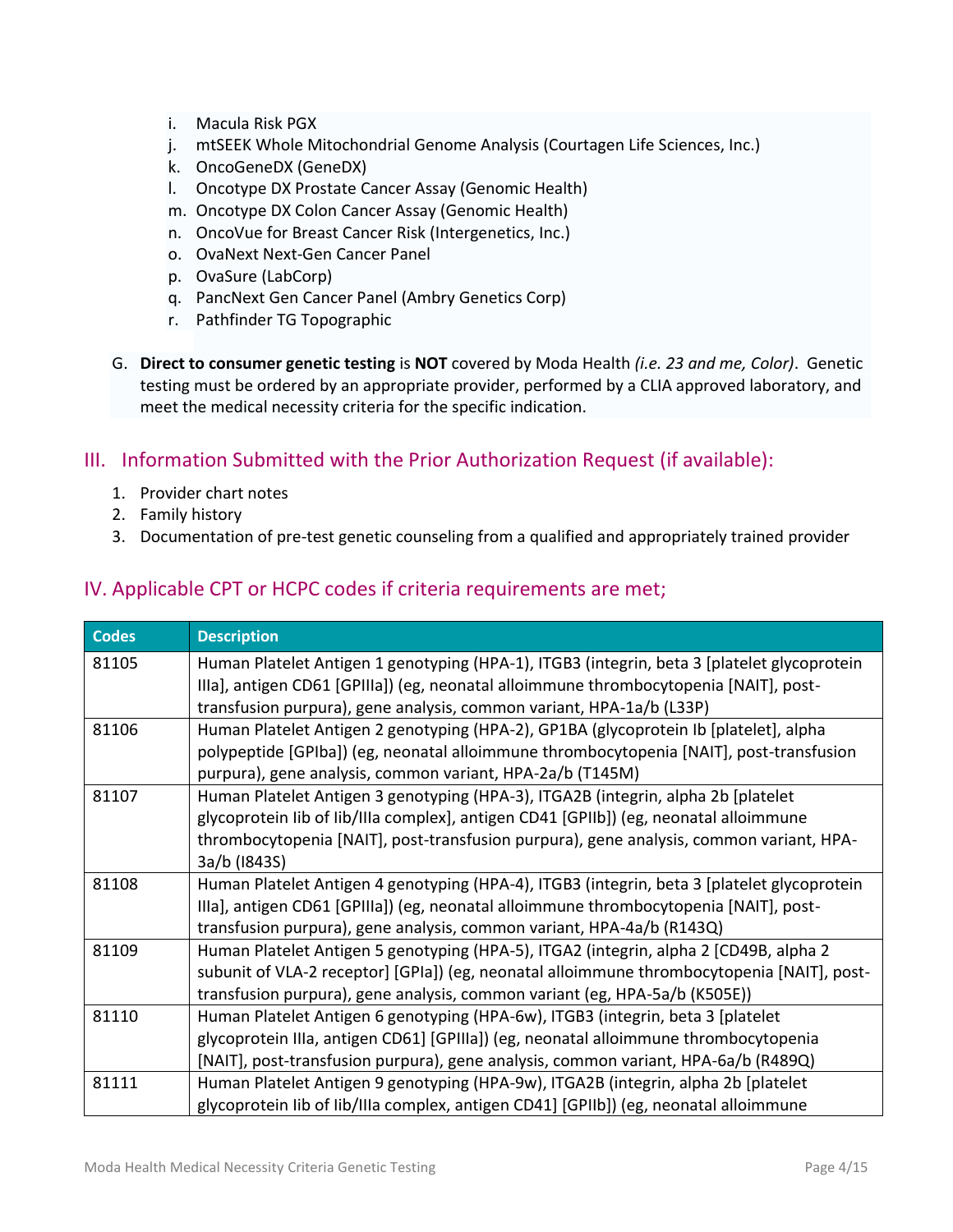|       | thrombocytopenia [NAIT], post-transfusion purpura), gene analysis, common variant, HPA-<br>9a/b (V837M)                                                        |
|-------|----------------------------------------------------------------------------------------------------------------------------------------------------------------|
| 81112 | Human Platelet Antigen 15 genotyping (HPA-15), CD109 (CD109 molecule) (eg, neonatal                                                                            |
|       | alloimmune thrombocytopenia [NAIT], post-transfusion purpura), gene analysis, common                                                                           |
|       | variant, HPA-15a/b (S682Y)                                                                                                                                     |
| 81161 | DMD (dystrophin) (eg, Duchenne/Becker muscular dystrophy) deletion analysis, and                                                                               |
|       | duplication analysis, if performed                                                                                                                             |
| 81162 | BRCA1 and BRCA2 (breast cancer 1 and 2) (hereditary breast and ovarian cancer) gene                                                                            |
|       | analysis; full sequence analysis and full duplication/deletion analysis                                                                                        |
| 81168 | CCND1/IGH (t(11;14)) (eg, mantle cell lymphoma) translocation analysis, major breakpoint,                                                                      |
|       | qualitative and quantitative, if performed                                                                                                                     |
| 81191 | NTRK1 (neurotrophic receptor tyrosine kinase 1) (eg, solid tumors) translocation analysis                                                                      |
| 81192 | NTRK2 (neurotrophic receptor tyrosine kinase 2) (eg, solid tumors) translocation analysis                                                                      |
| 81193 | NTRK3 (neurotrophic receptor tyrosine kinase 3) (eg, solid tumors) translocation analysis                                                                      |
| 81194 | NTRK (neurotrophic-tropomyosin receptor tyrosine kinase 1, 2, and 3) (eg, solid tumors)                                                                        |
|       | translocation analysis                                                                                                                                         |
| 81203 | APC (adenomatous polyposis coli) (eg familial adenomatous polyposis (FAP) attenuated FAP)                                                                      |
|       | gene analysis, duplication/deletion variants                                                                                                                   |
| 81210 | BRAF (v-raf murine sarcoma viral oncogene homolog B1) (eg, colon cancer), gene analysis,                                                                       |
|       | V600E variant                                                                                                                                                  |
| 81212 | BRCA1, BRCA2 (breast cancer 1 and 2) (eg, hereditary breast and ovarian cancer) gene                                                                           |
|       | analysis; 185delAG, 5385insC, 6174delT variants                                                                                                                |
| 81215 | BRCA1 (breast cancer 1) (eg, hereditary breast and ovarian cancer) gene analysis; known                                                                        |
|       | familial variant                                                                                                                                               |
| 81216 | BRCA2 (breast cancer 2) (eg, hereditary breast and ovarian cancer) gene analysis; full                                                                         |
|       | sequence analysis                                                                                                                                              |
| 81217 | BRCA2 (breast cancer 2) (eg, hereditary breast and ovarian cancer) gene analysis; known                                                                        |
|       | familial variant                                                                                                                                               |
| 81223 | CFTR (cystic fibrosis transmembrane conductance regulator) (eg, cystic fibrosis) gene                                                                          |
|       | analysis; full gene sequence                                                                                                                                   |
| 81228 | Cytogenomic constitutional (genome-wide) microarray analysis; interrogation of genomic                                                                         |
|       | regions for copy number variants (eg, bacterial artificial chromosome [BAC] or oligo-based                                                                     |
|       | comparative genomic hybridization [CGH] microarray analysis)                                                                                                   |
| 81229 | Cytogenomic constitutional (genome-wide) microarray analysis; interrogation of genomic                                                                         |
|       | regions for copy number and single nucleotide polymorphism (SNP) variants for<br>chromosomal abnormalities.                                                    |
| 81238 |                                                                                                                                                                |
| 81247 | F9 (coagulation factor IX) (eg, hemophilia B), full gene sequence<br>G6PD (glucose-6-phosphate dehydrogenase) (eg, hemolytic anemia, jaundice), gene analysis; |
|       | common variant(s) (eg, A, A-)                                                                                                                                  |
| 81248 | G6PD (glucose-6-phosphate dehydrogenase) (eg, hemolytic anemia, jaundice), gene analysis;                                                                      |
|       | known familial variant(s)                                                                                                                                      |
| 81249 | G6PD (glucose-6-phosphate dehydrogenase) (eg, hemolytic anemia, jaundice), gene analysis;                                                                      |
|       | full gene sequence                                                                                                                                             |
| 81252 | GJB2 (gap junction protein, beta 2, 26kDa, connexin 26) (eg, nonsyndromic hearing loss)                                                                        |
|       | gene analysis; full gene sequence                                                                                                                              |
|       |                                                                                                                                                                |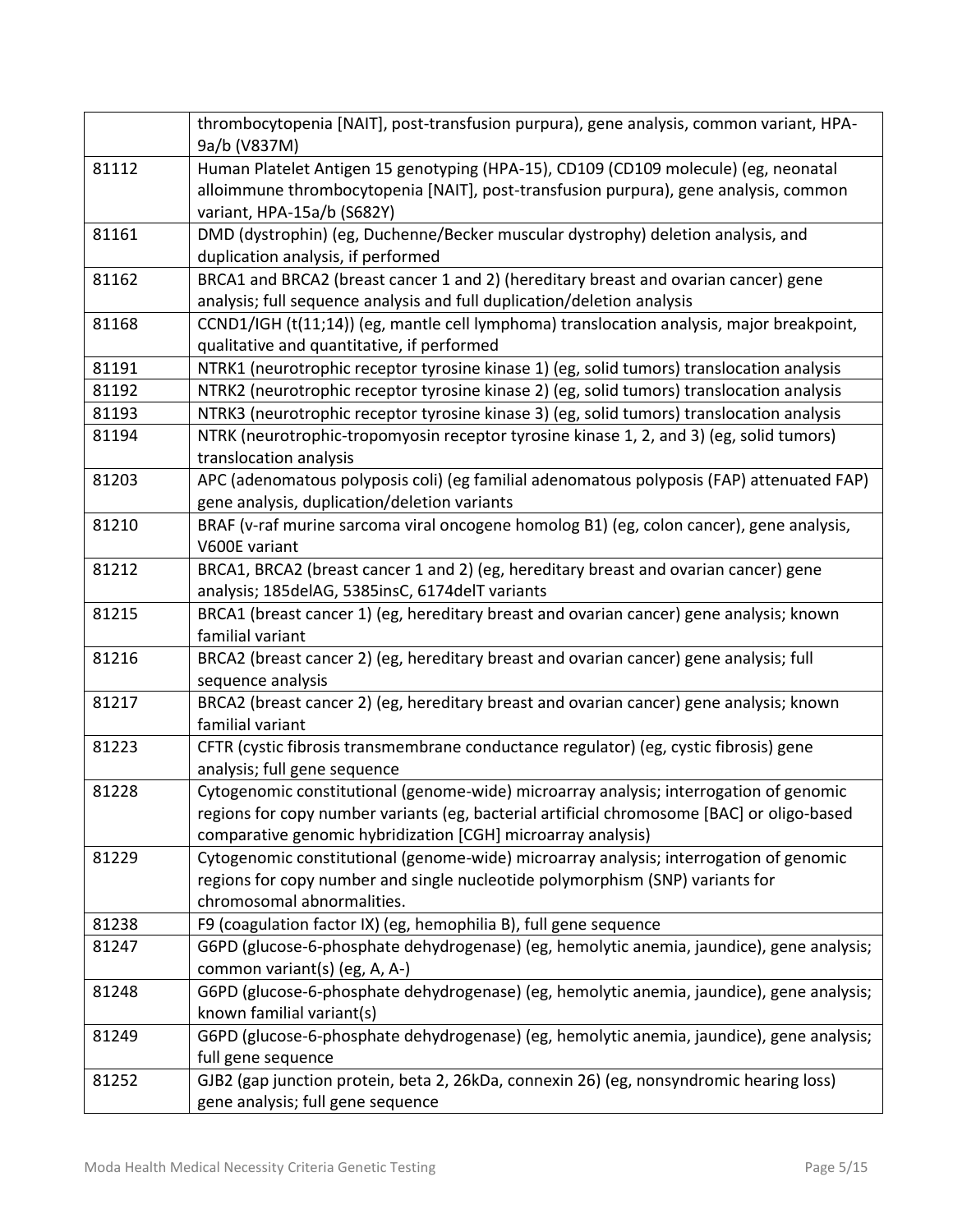| 81255 | HEXA (hexosaminidase A [alpha polypeptide]) (eg, Tay-Sachs disease) gene analysis, common     |  |  |
|-------|-----------------------------------------------------------------------------------------------|--|--|
|       | variants (eg, 1278insTATC, 1421+1G>C, G269S)                                                  |  |  |
| 81257 | HBA1/HBA2 (alpha globin 1 and alpha globin 2) (eg, alpha thalassemia, Hb Bart hydrops         |  |  |
|       | fetalis syndrome, HbH disease), gene analysis, for common deletions or variant (eg,           |  |  |
|       | Southeast Asian, Thai, Filipino, Mediterranean, alpha3.7, alpha4.2, alpha20.5, and Constant   |  |  |
|       | Spring)                                                                                       |  |  |
| 81258 | HBA1/HBA2 (alpha globin 1 and alpha globin 2) (eg, alpha thalassemia, Hb Bart hydrops         |  |  |
|       | fetalis syndrome, HbH disease), gene analysis; known familial variant                         |  |  |
| 81259 | HBA1/HBA2 (alpha globin 1 and alpha globin 2) (eg, alpha thalassemia, Hb Bart hydrops         |  |  |
|       | fetalis syndrome, HbH disease), gene analysis; full gene sequence                             |  |  |
| 81269 | HBA1/HBA2 (alpha globin 1 and alpha globin 2) (eg, alpha thalassemia, Hb Bart hydrops         |  |  |
|       | fetalis syndrome, HbH disease), gene analysis;                                                |  |  |
| 81277 | Cytogenomic neoplasia (genome-wide) microarray analysis, interrogation of genomic regions     |  |  |
|       | for copy number and loss-of-heterozygosity variants for chromosomal abnormalities             |  |  |
| 81278 | IGH@/BCL2 (t(14;18)) (eg, follicular lymphoma) translocation analysis, major breakpoint       |  |  |
|       | region (MBR) and minor cluster region (mcr) breakpoints, qualitative or quantitative          |  |  |
| 81279 | JAK2 (Janus kinase 2) (eg, myeloproliferative disorder) targeted sequence analysis (eg, exons |  |  |
|       | 12 and 13)                                                                                    |  |  |
| 81288 | MLH1 (mutL homolog 1, colon cancer, nonpolyposis type 2) (eg, hereditary non-polyposis        |  |  |
|       | colorectal cancer, Lynch syndrome) gene analysis; promoter methylation analysis               |  |  |
| 81290 | MCOLN1 (mucolipin 1) (eg, Mucolipidosis, type IV) gene analysis, common variants (eg, IVS3-   |  |  |
|       | 2A>G, del6.4kb)                                                                               |  |  |
| 81292 | MLH1 (mutL homolog 1, colon cancer, nonpolyposis type 2) (eg, hereditary non-polyposis        |  |  |
|       | colorectal cancer, Lynch syndrome) gene analysis; full sequence analysis                      |  |  |
| 81293 | MLH1 (mutL homolog 1, colon cancer, nonpolyposis type 2) (eg, hereditary non-polyposis        |  |  |
|       | colorectal cancer, Lynch syndrome) gene analysis; known familial variants                     |  |  |
| 81294 | MLH1 (mutL homolog 1, colon cancer, nonpolyposis type 2) (eg, hereditary non-polyposis        |  |  |
|       | colorectal cancer, Lynch syndrome) gene analysis; duplication/deletion variants               |  |  |
| 81295 | MSH2 (mutS homolog 2, colon cancer, nonpolyposis type 1) (eg, hereditary non-polyposis        |  |  |
|       | colorectal cancer, Lynch syndrome) gene analysis; full sequence analysis                      |  |  |
| 81296 | MSH2 (mutS homolog 2, colon cancer, nonpolyposis type 1) (eg, hereditary non-polyposis        |  |  |
|       | colorectal cancer, Lynch syndrome) gene analysis; known familial variants                     |  |  |
| 81297 | MSH2 (mutS homolog 2, colon cancer, nonpolyposis type 1) (eg, hereditary non-polyposis        |  |  |
|       | colorectal cancer, Lynch syndrome) gene analysis; duplication/deletion variants               |  |  |
| 81298 | MSH6 (mutS homolog 6 [E. coli]) (eg, hereditary non-polyposis colorectal cancer, Lynch        |  |  |
|       | syndrome) gene analysis; full sequence analysis                                               |  |  |
| 81299 | MSH6 (mutS homolog 6 [E. coli]) (eg, hereditary non-polyposis colorectal cancer, Lynch        |  |  |
|       | syndrome) gene analysis; known familial variants                                              |  |  |
| 81300 | MSH6 (mutS homolog 6 [E. coli]) (eg, hereditary non-polyposis colorectal cancer, Lynch        |  |  |
|       | syndrome) gene analysis; duplication/deletion variants                                        |  |  |
| 81302 | MECP2 (methyl CpG binding protein 2) (eg, Rett syndrome) gene analysis; full sequence         |  |  |
|       | analysis                                                                                      |  |  |
| 81303 | MECP2 (methyl CpG binding protein 2) (eg, Rett syndrome) gene analysis; known familial        |  |  |
|       | variant                                                                                       |  |  |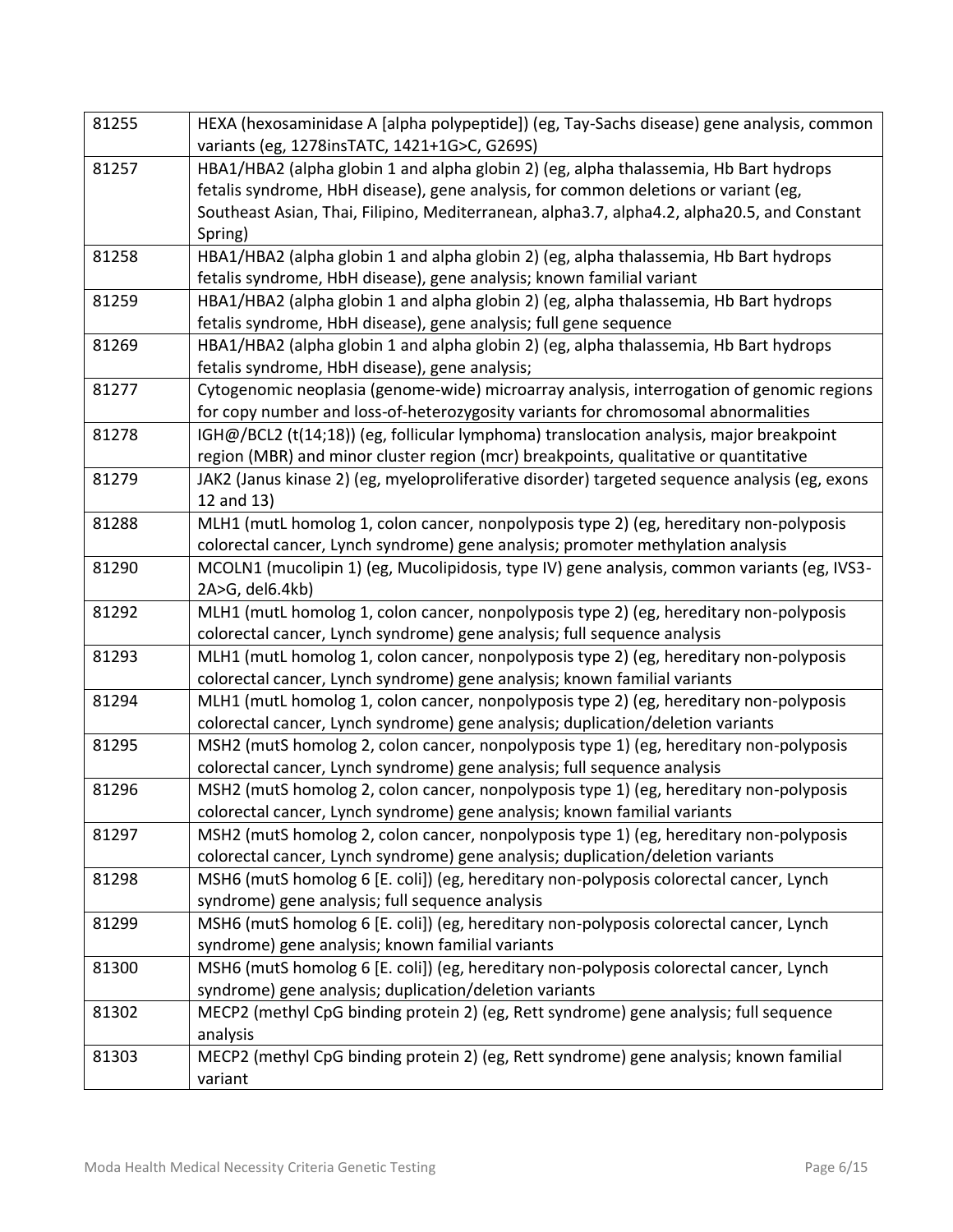| 81304 | MECP2 (methyl CpG binding protein 2) (eg, Rett syndrome) gene analysis;                       |  |  |
|-------|-----------------------------------------------------------------------------------------------|--|--|
|       | duplication/deletion variants                                                                 |  |  |
| 81307 | PALB2 (partner and localizer of BRCA2) (eg, breast and pancreatic cancer) gene analysis; full |  |  |
|       | gene sequence                                                                                 |  |  |
| 81308 | PALB2 (partner and localizer of BRCA2) (eg, breast and pancreatic cancer) gene analysis;      |  |  |
|       | known familial variant                                                                        |  |  |
| 81309 | PIK3CA (phosphatidylinositol-4, 5-biphosphate 3-kinase, catalytic subunit alpha) (eg,         |  |  |
|       | colorectal and breast cancer) gene analysis, targeted sequence analysis (eg, exons 7, 9, 20)  |  |  |
| 81317 | PMS2 (postmeiotic segregation increased 2 [S. cerevisiae]) (eg, hereditary non-polyposis      |  |  |
|       | colorectal cancer, Lynch syndrome) gene analysis; full sequence analysis                      |  |  |
| 81318 | PMS2 (postmeiotic segregation increased 2 [S. cerevisiae]) (eg, hereditary non-polyposis      |  |  |
|       | colorectal cancer, Lynch syndrome) gene analysis; known familial variants                     |  |  |
| 81319 | PMS2 (postmeiotic segregation increased 2 [S. cerevisiae]) (eg, hereditary non-polyposis      |  |  |
|       | colorectal cancer, Lynch syndrome) gene analysis; duplication/deletion variants               |  |  |
| 81321 | PTEN (phosphatase and tensin homolog) (eg, Cowden syndrome, PTEN hamartoma tumor              |  |  |
|       | syndrome) gene analysis; full sequence analysis                                               |  |  |
| 81322 | PTEN (phosphatase and tensin homolog) (eg, Cowden syndrome, PTEN hamartoma tumor              |  |  |
|       | syndrome) gene analysis; known familial variant                                               |  |  |
| 81323 | PTEN (phosphatase and tensin homolog) (eg, Cowden syndrome, PTEN hamartoma tumor              |  |  |
|       | syndrome) gene analysis; duplication/deletion variant                                         |  |  |
| 81324 | PMP22 (peripheral myelin protein 22) (eg, Charcot-Marie-Tooth, hereditary neuropathy with     |  |  |
|       | liability to pressure palsies) gene analysis; duplication/deletion analysis                   |  |  |
| 81325 | PMP22 (peripheral myelin protein 22) (eg, Charcot-Marie-Tooth, hereditary neuropathy with     |  |  |
|       | liability to pressure palsies) gene analysis; full sequence analysis                          |  |  |
| 81326 | PMP22 (peripheral myelin protein 22) (eg, Charcot-Marie-Tooth, hereditary neuropathy with     |  |  |
|       | liability to pressure palsies) gene analysis; known familial variant                          |  |  |
| 81327 | SEPT9 (Septin9) (eg. Colorectal cancer methylation analysis)                                  |  |  |
| 81335 | TPMT (thiopurine S-methyltransferase) (eg, drug metabolism), gene analysis, common            |  |  |
|       | variants (eg, $*2, *3$ )                                                                      |  |  |
| 81338 | MPL (MPL proto-oncogene, thrombopoietin receptor) (eg, myeloproliferative disorder) gene      |  |  |
|       | analysis; common variants (eg, W515A, W515K, W515L, W515R)                                    |  |  |
| 81339 | MPL (MPL proto-oncogene, thrombopoietin receptor) (eg, myeloproliferative disorder) gene      |  |  |
|       | analysis; sequence analysis, exon 10                                                          |  |  |
| 81347 | SF3B1 (splicing factor [3b] subunit B1) (eg, myelodysplastic syndrome/acute myeloid           |  |  |
|       | leukemia) gene analysis, common variants (eg, A672T, E622D, L833F, R625C, R625L)              |  |  |
| 81348 | SRSF2 (serine and arginine-rich splicing factor 2) (eg, myelodysplastic syndrome, acute       |  |  |
|       | myeloid leukemia) gene analysis, common variants (eg, P95H, P95L)                             |  |  |
| 81351 | TP53 (tumor protein 53) (eg, Li-Fraumeni syndrome) gene analysis; full gene sequence          |  |  |
| 81352 | TP53 (tumor protein 53) (eg, Li-Fraumeni syndrome) gene analysis; targeted sequence           |  |  |
|       | analysis (eg, 4 oncology)                                                                     |  |  |
| 81353 | TP53 (tumor protein 53) (eg, Li-Fraumeni syndrome) gene analysis; known familial variant      |  |  |
| 81357 | U2AF1 (U2 small nuclear RNA auxiliary factor 1) (eg, myelodysplastic syndrome, acute          |  |  |
|       | myeloid leukemia) gene analysis, common variants (eg, S34F, S34Y, Q157R, Q157P)               |  |  |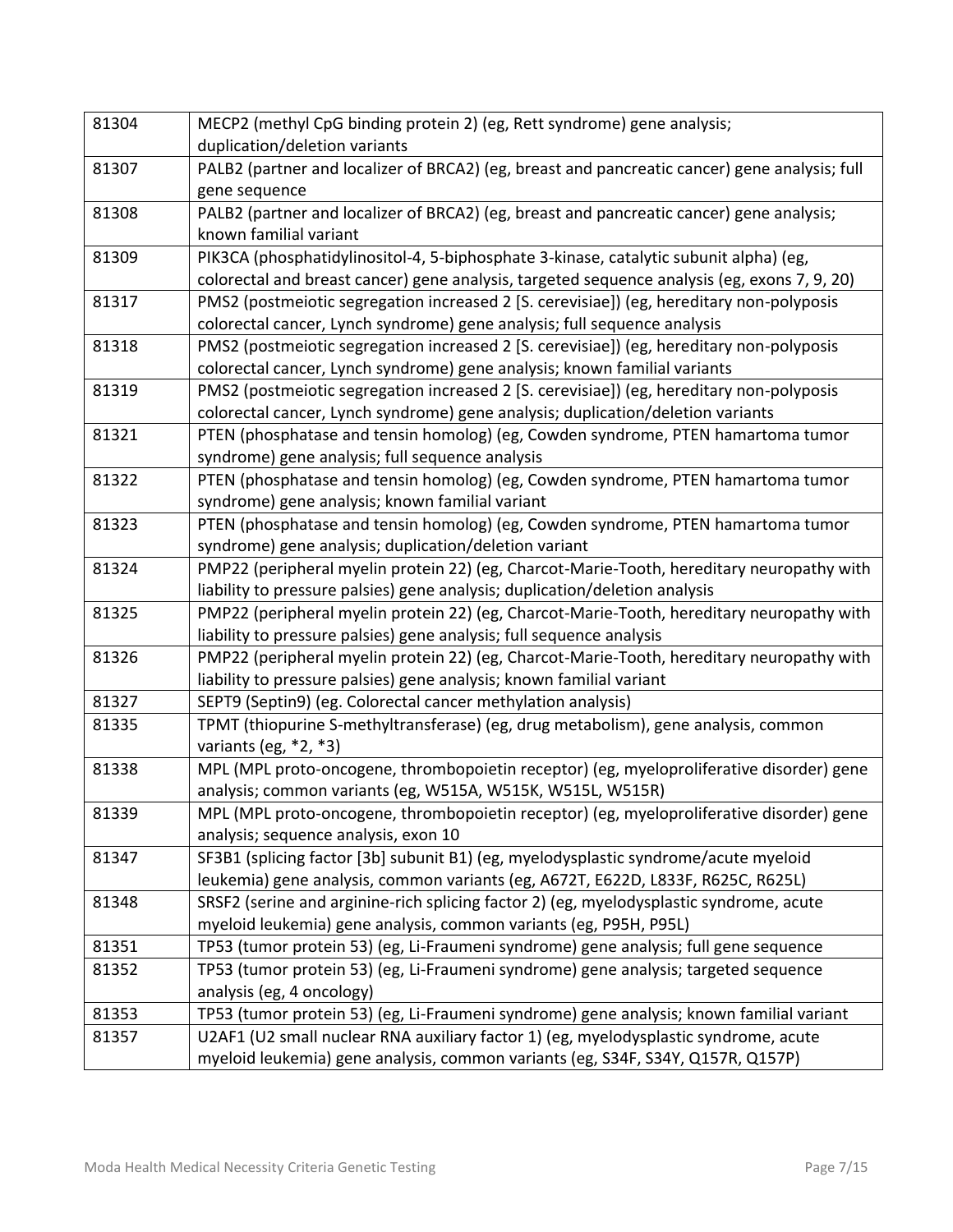| 81360 | ZRSR2 (zinc finger CCCH-type, RNA binding motif and serine/arginine-rich 2) (eg,             |  |  |  |
|-------|----------------------------------------------------------------------------------------------|--|--|--|
|       | myelodysplastic syndrome, acute myeloid leukemia) gene analysis, common variant(s) (eg,      |  |  |  |
|       | E65fs, E122fs, R448fs)                                                                       |  |  |  |
| 81362 | HBB (hemoglobin, subunit beta) (eg, sickle cell anemia, beta thalassemia,                    |  |  |  |
|       | hemoglobinopathy); common variant(s) (eg, HbS, HbC, HbE)                                     |  |  |  |
| 81363 | HBB (hemoglobin, subunit beta) (eg, sickle cell anemia, beta thalassemia,                    |  |  |  |
|       | hemoglobinopathy); duplication/deletion variant(s)                                           |  |  |  |
| 81364 | HBB (hemoglobin, subunit beta) (eg, sickle cell anemia, beta thalassemia,                    |  |  |  |
|       | hemoglobinopathy); full gene sequence                                                        |  |  |  |
| 81401 | Molecular pathology procedure, Level 2 (eg, 2-10 SNPs, 1 methylated variant, or 1 somatic    |  |  |  |
|       | variant [typically using nonsequencing target variant analysis], or detection of a dynamic   |  |  |  |
|       | mutation disorder/triplet repeat)                                                            |  |  |  |
| 81402 | Molecular pathology procedure, Level 3 (eg, >10 SNPs, 2-10 methylated variants, or 2-10      |  |  |  |
|       | somatic variants [typically using non-sequencing target variant analysis], immunoglobulin    |  |  |  |
|       | and T-cell receptor gene rearrangements, duplication/deletion variants of 1 exon, loss of    |  |  |  |
|       | heterozygosity [LOH], uniparental disomy [UPD])                                              |  |  |  |
| 81403 | Molecular pathology procedure, Level 4 (eg, analysis of single exon by DNA sequence          |  |  |  |
|       | analysis, analysis of >10 amplicons using multiplex PCR in 2 or more independent reactions,  |  |  |  |
|       | mutation scanning or duplication/deletion variants of 2-5 exons)                             |  |  |  |
| 81404 | Molecular pathology procedure, Level 5 (eg, analysis of 2-5 exons by DNA sequence analysis,  |  |  |  |
|       | mutation scanning or duplication/deletion variants of 6-10 exons, or characterization of a   |  |  |  |
|       | dynamic mutation disorder/triplet repeat by Southern blot analysis)                          |  |  |  |
| 81405 | Molecular pathology procedure, Level 6 (eg, analysis of 6-10 exons by DNA sequence           |  |  |  |
|       | analysis, mutation scanning or duplication/deletion variants of 11-25 exons, regionally      |  |  |  |
|       | targeted cytogenomic array analysis)                                                         |  |  |  |
| 81406 | Molecular pathology procedure, Level 7 (eg, analysis of 11-25 exons by DNA sequence          |  |  |  |
|       | analysis, mutation scanning or duplication/deletion variants of 26-50 exons, cytogenomic     |  |  |  |
|       | array analysis for neoplasia)                                                                |  |  |  |
| 81407 | Molecular pathology procedure, Level 8 (eg, analysis of 26-50 exons by DNA sequence          |  |  |  |
|       | analysis, mutation scanning or duplication/deletion variants of >50 exons, sequence analysis |  |  |  |
|       | of multiple genes on one platform)                                                           |  |  |  |
| 81408 | Molecular pathology procedure, Level 9 (eg, analysis of >50 exons in a single gene by DNA    |  |  |  |
|       | sequence analysis)                                                                           |  |  |  |
| 81410 | Aortic dysfunction or dilation (eg, Marfan syndrome, Loeys Dietz syndrome, Ehler Danlos      |  |  |  |
|       | syndrome type IV, arterial tortuosity syndrome); genomic sequence analysis panel, must       |  |  |  |
|       | include sequencing of at least 9 genes, including FBN1, TGFBR1, TGFBR2, COL3A1, MYH11,       |  |  |  |
|       | ACTA2, SLC2A10, SMAD3, and MYLK                                                              |  |  |  |
| 81411 | Aortic dysfunction or dilation (eg, Marfan syndrome, Loeys Dietz syndrome, Ehler Danlos      |  |  |  |
|       | syndrome type IV, arterial tortuosity syndrome); duplication/deletion analysis panel, must   |  |  |  |
|       | include analyses for TGFBR1, TGFBR2, MYH11, and COL3A1                                       |  |  |  |
| 81412 | Ashkenazi Jewish associated disorders (eg, Bloom syndrome, Canavan disease, cystic fibrosis, |  |  |  |
|       | familial dysautonomia, Fanconi anemia group C, Gaucher disease, Tay-Sachs disease),          |  |  |  |
|       | genomic sequence analysis panel, must include sequencing of at least 9 genes, including      |  |  |  |
|       | ASPA, BLM, CFTR, FANCC, GBA, HEXA, IKBKAP, MCOLN1, and SMPD1                                 |  |  |  |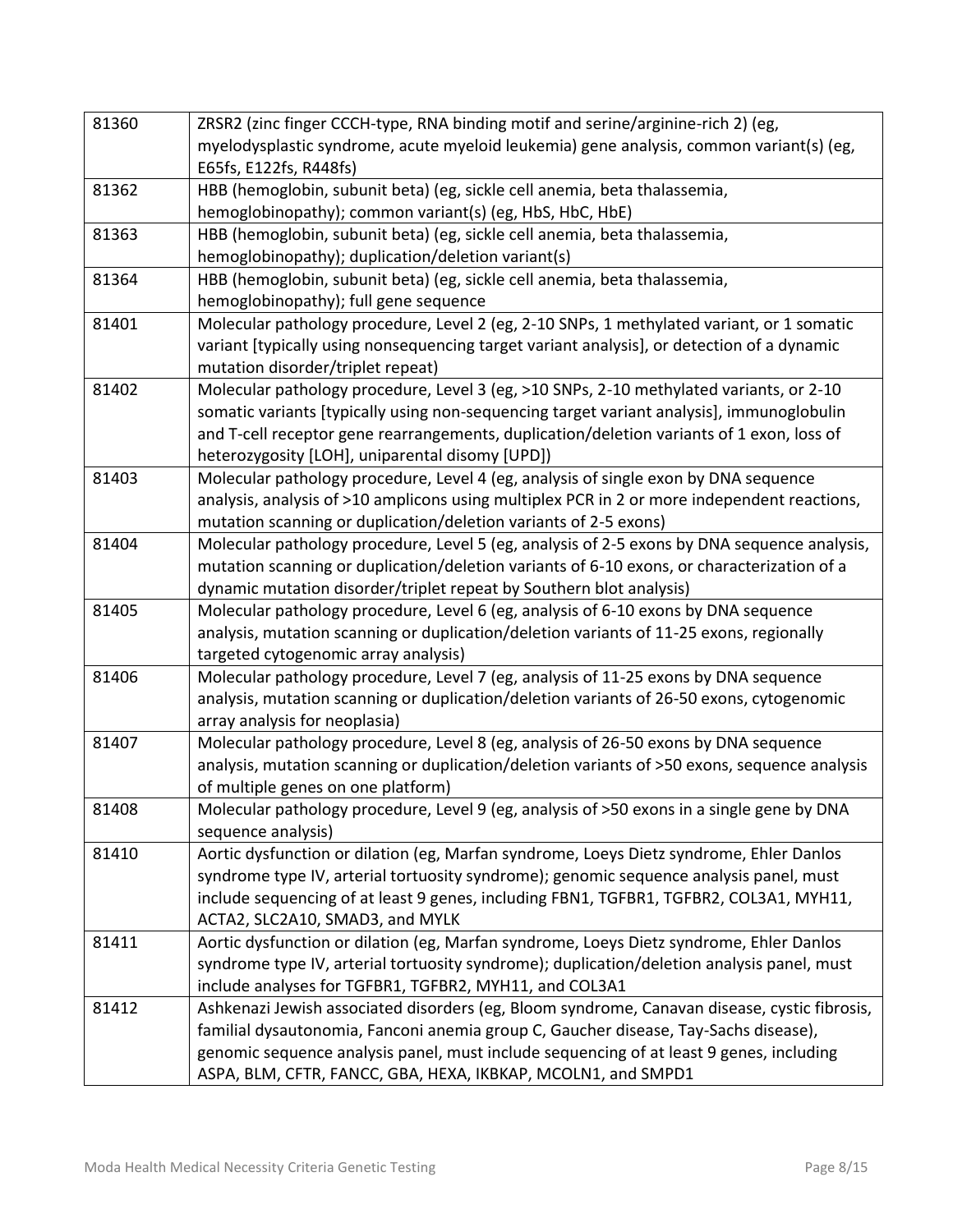| 81413 | Cardiac ion channelopathies (eg, Brugada syndrome, long QT syndrome, short QT syndrome,                                                    |  |  |  |
|-------|--------------------------------------------------------------------------------------------------------------------------------------------|--|--|--|
|       | catecholaminergic polymorphic ventricular tachycardia); genomic sequence analysis panel,                                                   |  |  |  |
|       | must include sequencing of at least 10 genes, including ANK2, CASQ2, CAV3, KCNE1, KCNE2,                                                   |  |  |  |
|       | KCNH2, KCNJ2, KCNQ1, RYR2, and SCN5A                                                                                                       |  |  |  |
| 81414 | Cardiac ion channelopathies (eg, Brugada syndrome, long QT syndrome, short QT syndrome,                                                    |  |  |  |
|       | catecholaminergic polymorphic ventricular tachycardia); duplication/deletion gene analysis                                                 |  |  |  |
|       | panel, must include analysis of at least 2 genes, including KCNH2 and KCNQ1                                                                |  |  |  |
| 81419 | Epilepsy genomic sequence analysis panel, must include analyses for ALDH7A1, CACNA1A,                                                      |  |  |  |
|       | CDKL5, CHD2, GABRG2, GRIN2A, KCNQ2, MECP2, PCDH19, POLG, PRRT2, SCN1A, SCN1B,                                                              |  |  |  |
|       | SCN2A, SCN8A, SLC2A1, SLC9A6, STXBP1, SYNGAP1, TCF4, TPP1, TSC1, TSC2, and ZEB2                                                            |  |  |  |
| 81422 | Fetal chromosomal microdeletion(s) genomic sequence analysis (eg, DiGeorge syndrome,                                                       |  |  |  |
|       | Cri-du-chat syndrome), circulating cell-free fetal DNA in maternal blood                                                                   |  |  |  |
| 81430 | Hearing loss (eg, nonsyndromic hearing loss, Usher syndrome, Pendred syndrome); genomic                                                    |  |  |  |
|       | sequence analysis panel, must include sequencing of at least 60 genes, including CDH23,                                                    |  |  |  |
|       | CLRN1, GJB2, GPR98, MTRNR1, MYO7A, MYO15A, PCDH15, OTOF, SLC26A4, TMC1,                                                                    |  |  |  |
|       | TMPRSS3, USH1C, USH1G, USH2A, and WFS1                                                                                                     |  |  |  |
| 81431 | Hearing loss (eg, nonsyndromic hearing loss, Usher syndrome, Pendred syndrome);                                                            |  |  |  |
|       | duplication/deletion analysis panel, must include copy number analyses for STRC and DFNB1                                                  |  |  |  |
|       | deletions in GJB2 and GJB6 genes                                                                                                           |  |  |  |
| 81432 | Hereditary breast cancer-related disorders (eg, hereditary breast cancer, hereditary ovarian                                               |  |  |  |
|       | cancer, hereditary endometrial cancer); genomic sequence analysis panel, must include                                                      |  |  |  |
|       | sequencing of at least 14 genes, including ATM, BRCA1, BRCA2, BRIP1, CDH1, MLH1, MSH2,                                                     |  |  |  |
|       | MSH6, NBN, PALB2, PTEN, RAD51C, STK11, and TP53                                                                                            |  |  |  |
| 81433 | Hereditary breast cancer-related disorders (eg, hereditary breast cancer, hereditary ovarian                                               |  |  |  |
|       | cancer, hereditary endometrial cancer); duplication/deletion analysis panel, must include                                                  |  |  |  |
|       | analyses for BRCA1, BRCA2, MLH1, MSH2, and STK11                                                                                           |  |  |  |
| 81434 | Hereditary retinal disorders (eg, retinitis pigmentosa, Leber congenital amaurosis, cone-rod                                               |  |  |  |
|       | dystrophy), genomic sequence analysis panel, must include sequencing of at least 15 genes,                                                 |  |  |  |
|       | including ABCA4, CNGA1, CRB1, EYS, PDE6A, PDE6B, PRPF31, PRPH2, RDH12, RHO, RP1, RP2,                                                      |  |  |  |
|       | RPE65, RPGR, and USH2A                                                                                                                     |  |  |  |
| 81435 | Hereditary colon cancer syndromes (eg, Lynch syndrome, familial adenomatosis polyposis);                                                   |  |  |  |
|       | genomic sequence analysis panel, must include analysis of at least 7 genes, including APC,                                                 |  |  |  |
| 81436 | CHEK2, MLH1, MSH2, MSH6, MUTYH, and PMS2<br>duplication/deletion gene analysis panel, must include analysis of at least 8 genes, including |  |  |  |
|       | APC, MLH1, MSH2, MSH6, PMS2, EPCAM, CHEK2, and MUTYH                                                                                       |  |  |  |
| 81437 | Hereditary neuroendocrine tumor disorders (eg, medullary thyroid carcinoma, parathyroid                                                    |  |  |  |
|       | carcinoma, malignant pheochromocytoma or paraganglioma); genomic sequence analysis                                                         |  |  |  |
|       | panel, must include sequencing of at least 6 genes, including MAX, SDHB, SDHC, SDHD,                                                       |  |  |  |
|       | TMEM127, and VHL                                                                                                                           |  |  |  |
| 81438 | Hereditary neuroendocrine tumor disorders (eg, medullary thyroid carcinoma, parathyroid                                                    |  |  |  |
|       | carcinoma, malignant pheochromocytoma or paraganglioma); duplication/deletion analysis                                                     |  |  |  |
|       | panel, must include analyses for SDHB, SDHC, SDHD, and VHL                                                                                 |  |  |  |
| 81439 | Inherited cardiomyopathy (eg, hypertrophic cardiomyopathy, dilated cardiomyopathy,                                                         |  |  |  |
|       | arrhythmogenic right ventricular cardiomyopathy) genomic sequence analysis panel, must                                                     |  |  |  |
|       | include sequencing of at least 5 genes, including DSG2, MYBPC3, MYH7, PKP2, and TTN                                                        |  |  |  |
|       |                                                                                                                                            |  |  |  |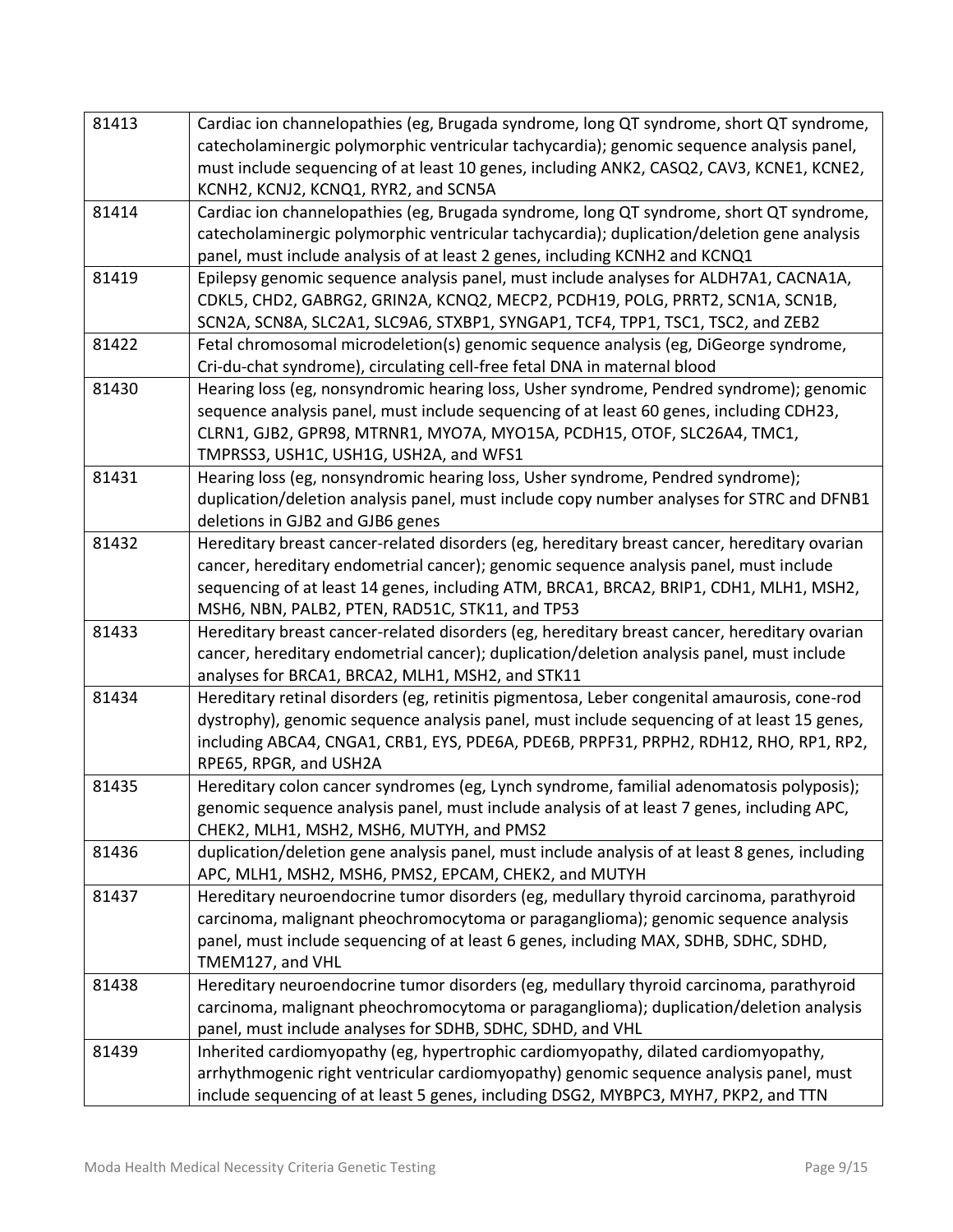| 81442 | Noonan spectrum disorders (eg, Noonan syndrome, cardio-facio-cutaneous syndrome,                 |  |  |  |
|-------|--------------------------------------------------------------------------------------------------|--|--|--|
|       | Costello syndrome, LEOPARD syndrome, Noonan-like syndrome), genomic sequence analysis            |  |  |  |
|       | panel, must include sequencing of at least 12 genes, including BRAF, CBL, HRAS, KRAS,            |  |  |  |
|       | MAP2K1, MAP2K2, NRAS, PTPN11, RAF1, RIT1, SHOC2, and SOS1                                        |  |  |  |
| 81448 | Hereditary peripheral neuropathies (eg, Charcot-Marie-Tooth, spastic paraplegia), genomic        |  |  |  |
|       | sequence analysis panel, must include sequencing of at least 5 peripheral neuropathy-            |  |  |  |
|       | related genes (eg, BSCL2, GJB1, MFN2, MPZ, REEP1, SPAST, SPG11, SPTLC1)                          |  |  |  |
| 81479 | Unlisted molecular pathology procedure                                                           |  |  |  |
| 81513 | Infectious disease, bacterial vaginosis, quantitative real-time amplification of RNA markers     |  |  |  |
|       | for Atopobium vaginae, Gardnerella vaginalis, and Lactobacillus species, utilizing vaginal-fluid |  |  |  |
|       | specimens, algorithm reported as a positive or negative result for bacterial vaginosis           |  |  |  |
| 81514 | Infectious disease, bacterial vaginosis and vaginitis, quantitative real-time amplification of   |  |  |  |
|       | DNA markers for Gardnerella vaginalis, Atopobium vaginae, Megasphaera type 1, Bacterial          |  |  |  |
|       | Vaginosis Associated Bacteria-2 (BVAB-2), and Lactobacillus species                              |  |  |  |
| 81519 | Oncology (breast), mRNA, gene expression profiling by real-time RT-PCR of 21 genes,              |  |  |  |
|       | utilizing formalin-fixed paraffin embedded tissue, algorithm reported as recurrence score        |  |  |  |
| 81520 | Oncology (breast), mRNA gene expression profiling by hybrid capture of 58 genes (50              |  |  |  |
|       | content and 8 housekeeping), utilizing formalin-fixed paraffin-embedded tissue, algorithm        |  |  |  |
|       | reported as a recurrence risk score                                                              |  |  |  |
| 81522 | Oncology (breast), mRNA, gene expression profiling by RT-PCR of 12 genes (8 content and 4        |  |  |  |
|       | housekeeping), utilizing formalin-fixed paraffin-embedded tissue, algorithm reported as          |  |  |  |
|       | recurrence risk score                                                                            |  |  |  |
| 81528 | Oncology (colorectal) screening, quantitative real-time target and signal amplification of 10    |  |  |  |
|       | DNA markers (KRAS mutations, promoter methylation of NDRG4 and BMP3) and fecal                   |  |  |  |
|       | hemoglobin, utilizing stool, algorithm reported as a positive or negative result                 |  |  |  |
| 81535 | Oncology (lung), mass spectrometric 8-protein signature, including amyloid A, utilizing          |  |  |  |
|       | serum, prognostic and predictive algorithm reported as good versus poor overall survival         |  |  |  |
| 81538 | Oncology (lung), mass spectrometric 8-protein signature, including amyloid A, utilizing          |  |  |  |
|       | serum, prognostic and predictive algorithm reported as good versus poor overall survival         |  |  |  |
| 81539 | Oncology (high-grade prostate cancer), biochemical assay of four proteins (Total PSA, Free       |  |  |  |
|       | PSA, Intact PSA, and human kallikrein-2 [hK2]), utilizing plasma or serum, prognostic            |  |  |  |
|       | algorithm reported as a probability score                                                        |  |  |  |
| 81540 | Oncology (tumor of unknown origin), mRNA, gene expression profiling by real-time RT-PCR          |  |  |  |
|       | of 92 genes (87 content and 5 housekeeping) to classify tumor into main cancer type and          |  |  |  |
|       | subtype, utilizing formalin-fixed paraffin-embedded tissue, algorithm reported as a              |  |  |  |
|       | probability of a predicted main cancer type and subtype                                          |  |  |  |
| 81541 | Oncology (prostate), mRNA gene expression profiling by real-time RT-PCR of 46 genes (31          |  |  |  |
|       | content and 15 housekeeping), utilizing formalin-fixed paraffin-embedded tissue, algorithm       |  |  |  |
|       | reported as a disease-specific mortality risk score                                              |  |  |  |
| 81542 | Oncology (prostate), mRNA, microarray gene expression profiling of 22 content genes,             |  |  |  |
|       | utilizing formalin-fixed paraffin-embedded tissue, algorithm reported as metastasis risk         |  |  |  |
|       | score                                                                                            |  |  |  |
| 81545 | Oncology (thyroid), gene expression analysis of 142 genes, utilizing fine needle aspirate,       |  |  |  |
|       | algorithm reported as a categorical result (eg, benign or suspicious)                            |  |  |  |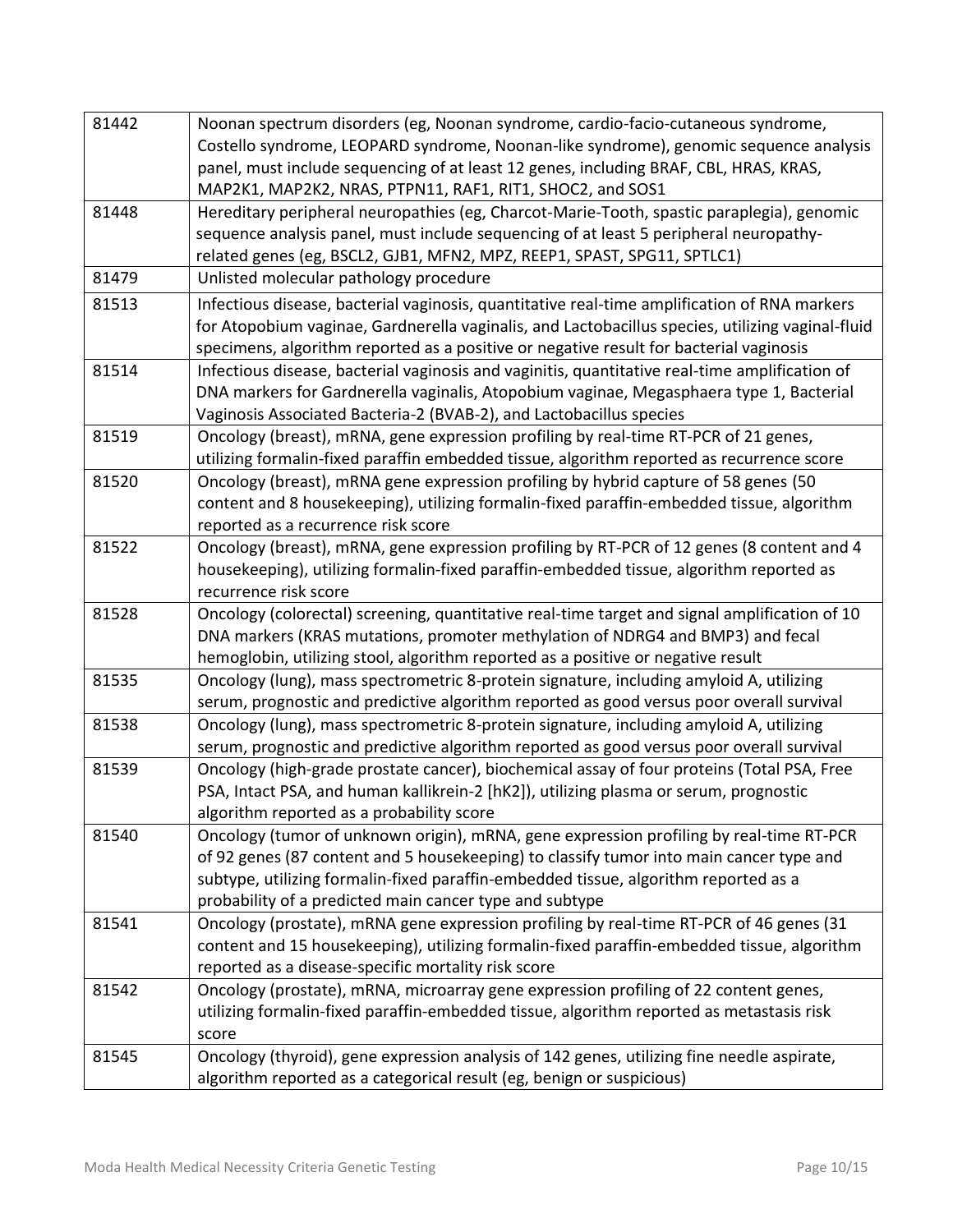| 81546 | Oncology (thyroid), mRNA, gene expression analysis of 10,196 genes, utilizing fine needle    |  |  |  |
|-------|----------------------------------------------------------------------------------------------|--|--|--|
|       | aspirate, algorithm reported as a categorical result (eg, benign or suspicious)              |  |  |  |
| 81554 | Pulmonary disease (idiopathic pulmonary fibrosis [IPF]), mRNA, gene expression analysis of   |  |  |  |
|       | 190 genes, utilizing transbronchial biopsies, diagnostic algorithm reported as categorical   |  |  |  |
|       | result (eg, positive or negative for high probability of usual interstitial pneumonia [UIP]) |  |  |  |
| 81552 | Oncology (uveal melanoma), mRNA, gene expression profiling by real-time RT-PCR of 15         |  |  |  |
|       | genes (12 content and 3 housekeeping), utilizing fine needle aspirate or formalin-fixed      |  |  |  |
|       | paraffin-embedded tissue, algorithm reported as risk of metastasis                           |  |  |  |
| 81595 | Cardiology (heart transplant), mRNA, gene expression profiling by real-time quantitative PCR |  |  |  |
|       | of 20 genes (11 content and 9 housekeeping), utilizing subfraction of peripheral blood,      |  |  |  |
|       | algorithm reported as a rejection risk score                                                 |  |  |  |
| 81599 | Unlisted multianalyte assay with algorithmic analysis                                        |  |  |  |

## CPT codes NOT covered:

| <b>Codes</b> | <b>Description</b>                                                                                                                                                                                                          |
|--------------|-----------------------------------------------------------------------------------------------------------------------------------------------------------------------------------------------------------------------------|
| 81175        | ASXL1 (additional sex combs like 1, transcriptional regulator) (eg, myelodysplastic syndrome,<br>myeloproliferative neoplasms, chronic myelomonocytic leukemia), gene analysis; full gene<br>sequence                       |
| 81176        | ASXL1 (additional sex combs like 1, transcriptional regulator) (eg, myelodysplastic syndrome,<br>myeloproliferative neoplasms, chronic myelomonocytic leukemia), gene analysis; targeted<br>sequence analysis (eg, exon 12) |
| 81225        | Cyp2C19 (Cytochrome P450, Family 2, Subfamily C, Polypeptide 19), Gene Analysis, Common<br>Variants                                                                                                                         |
| 81226        | Cyp2D6 (Cytochrome P450, Family 2, Subfamily D, Polypeptide 6), Gene Analysis, Common<br>Variants                                                                                                                           |
| 81227        | Cyp2C9 (Cytochrome P450, Family 2, Subfamily C, Polypeptide 9), Gene Analysis, Common<br>Variants (Eg, *2, *3, *5, *6)                                                                                                      |
| 81230        | CYP3A4 (cytochrome P450 family 3 subfamily A member 4) (eg, drug metabolism), gene<br>analysis, common variant(s)                                                                                                           |
| 81231        | CYP3A5 (cytochrome P450 family 3 subfamily A member 5) (eg, drug metabolism), gene<br>analysis, common variants (eg, *2, *3, *4, *5, *6, *7)                                                                                |
| 81232        | DPYD (dihydropyrimidine dehydrogenase) (eg, 5-fluorouracil/5-FU and capecitabine drug<br>metabolism), gene analysis, common variant(s) (eg, *2A, *4, *5, *6)                                                                |
| 81291        | Mthfr (5,10-Methylenetetrahydrofolate Reductase) (Eg, Hereditary Hypercoagulability) Gene<br>Analysis, Common Variants                                                                                                      |
| 81313        | PCA3/KLK3 (prostate cancer antigen 3 [non-protein coding]/kallikrein-related peptidase 3<br>[prostate specific antigen]) ratio (eg, prostate cancer)                                                                        |
| 81350        | Ugt1A1 (Udp Glucuronosyltransferase 1 Family, Polypeptide A1) (Eg, Irinotecan Metabolism),<br>Gene Analysis, Common Variants                                                                                                |
| 81355        | Vkorc1 (Vitamin K Epoxide Reductase Complex, Subunit 1) (Eg, Warfarin Metabolism), Gene<br>Analysis, Common Variants                                                                                                        |
| 81377        | HLA Class II typing, low resolution (eg, antigen equivalents); one antigen equivalent, each                                                                                                                                 |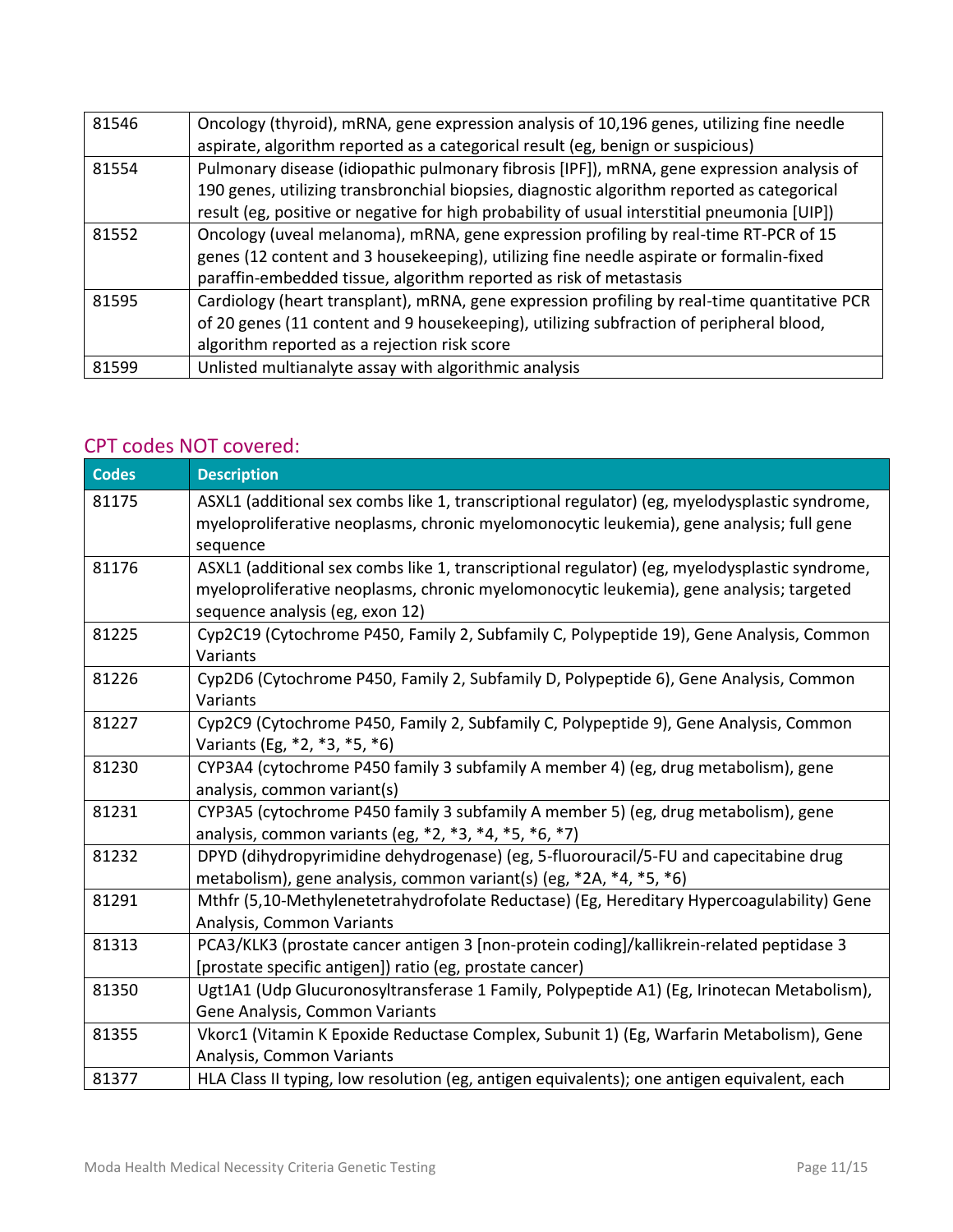| 81383 | HLA Class II typing, high resolution (ie, alleles or allele groups); one allele or allele group (eg,<br>HLA-DQB1*06:02P), each                   |  |  |  |
|-------|--------------------------------------------------------------------------------------------------------------------------------------------------|--|--|--|
| 81415 | Exome (eg, unexplained constitutional or heritable disorder or syndrome); sequence analysis                                                      |  |  |  |
| 81416 | sequence analysis, each comparator exome (eg, parents, siblings) (List separately in addition                                                    |  |  |  |
|       | to code for primary procedure)                                                                                                                   |  |  |  |
| 81417 | re-evaluation of previously obtained exome sequence (eg, updated knowledge or unrelated                                                          |  |  |  |
|       | condition/syndrome)                                                                                                                              |  |  |  |
| 81425 | Genome (eg, unexplained constitutional or heritable disorder or syndrome); sequence analys                                                       |  |  |  |
| 81426 | Genome (eg, unexplained constitutional or heritable disorder or syndrome); sequence                                                              |  |  |  |
|       | analysis, each comparator genome (eg, parents, siblings) (List separately in addition to code                                                    |  |  |  |
|       | for primary procedure)                                                                                                                           |  |  |  |
| 81427 | Genome (eg, unexplained constitutional or heritable disorder or syndrome); re-evaluation of                                                      |  |  |  |
|       | previously obtained genome sequence (eg, updated knowledge or unrelated                                                                          |  |  |  |
|       | condition/syndrome)                                                                                                                              |  |  |  |
| 81440 | Nuclear encoded mitochondrial genes (eg, neurologic or myopathic phenotypes), genomic                                                            |  |  |  |
|       | sequence panel, must include analysis of at least 100 genes, including BCS1L, C10orf2, COQ2,                                                     |  |  |  |
|       | COX10, DGUOK, MPV17, OPA1, PDSS2, POLG, POLG2, RRM2B, SCO1, SCO2, SLC25A4, SUCLA2,                                                               |  |  |  |
|       | SUCLG1, TAZ, TK2, and TYMP                                                                                                                       |  |  |  |
| 81455 | Targeted genomic sequence analysis panel, solid organ or hematolymphoid neoplasm, DNA                                                            |  |  |  |
|       | analysis, and RNA analysis when performed, 51 or greater genes (eg, ALK, BRAF, CDKN2A,                                                           |  |  |  |
|       | CEBPA, DNMT3A, EGFR, ERBB2, EZH2, FLT3, IDH1, JAK2, KIT, KRAS, MLL, NPM1, NRAS, MET,                                                             |  |  |  |
|       | NOTCH1, PDGFRA, PDGFRB, PGR, PIK3CA, PTEN, RET), interrogation for sequence variants and<br>copy number variants or rearrangements, if performed |  |  |  |
| 81460 | Whole mitochondrial genome (eg, Leigh syndrome, mitochondrial encephalomyopathy, lactic                                                          |  |  |  |
|       | acidosis, and stroke-like episodes [MELAS], myoclonic epilepsy with ragged-red fibers                                                            |  |  |  |
|       | [MERFF], neuropathy, ataxia, and retinitis pigmentosa [NARP], Leber hereditary optic                                                             |  |  |  |
|       | neuropathy [LHON]), genomic sequence, must include sequence analysis of entire                                                                   |  |  |  |
|       | mitochondrial genome with heteroplasmy detection                                                                                                 |  |  |  |
| 81465 | Whole mitochondrial genome large deletion analysis panel (eg, Kearns-Sayre syndrome,                                                             |  |  |  |
|       | chronic progressive external ophthalmoplegia), including heteroplasmy detection, if                                                              |  |  |  |
|       | performed                                                                                                                                        |  |  |  |
| 81470 | X-linked intellectual disability (XLID) (eg, syndromic and non-syndromic XLID); genomic                                                          |  |  |  |
|       | sequence analysis panel, must include sequencing of at least 60 genes, including ARX, ATRX,                                                      |  |  |  |
|       | CDKL5, FGD1, FMR1, HUWE1, IL1RAPL, KDM5C, L1CAM, MECP2, MED12, MID1, OCRL,                                                                       |  |  |  |
|       | RPS6KA3, and SLC16A2                                                                                                                             |  |  |  |
| 81471 | X-linked intellectual disability (XLID) (eg, syndromic and non-syndromic XLID);                                                                  |  |  |  |
|       | duplication/deletion gene analysis, must include analysis of at least 60 genes, including ARX,                                                   |  |  |  |
|       | ATRX, CDKL5, FGD1, FMR1, HUWE1, IL1RAPL, KDM5C, L1CAM, MECP2, MED12, MID1, OCRL,                                                                 |  |  |  |
|       | RPS6KA3, and SLC16A2                                                                                                                             |  |  |  |
| 81490 | Autoimmune (rheumatoid arthritis), analysis of 12 biomarkers using immunoassays, utilizing                                                       |  |  |  |
|       | serum, prognostic algorithm reported as a disease activity score                                                                                 |  |  |  |
| 81493 | Coronary artery disease, mRNA, gene expression profiling by real-time RT-PCR of 23 genes,                                                        |  |  |  |
|       | utilizing whole peripheral blood, algorithm reported as a risk score                                                                             |  |  |  |
| 81500 | Oncology (Ovarian), Biochemical Assays of Two Proteins, Serum, W Menopausal Status,                                                              |  |  |  |
|       | Algorithm Reported As A Risk Score                                                                                                               |  |  |  |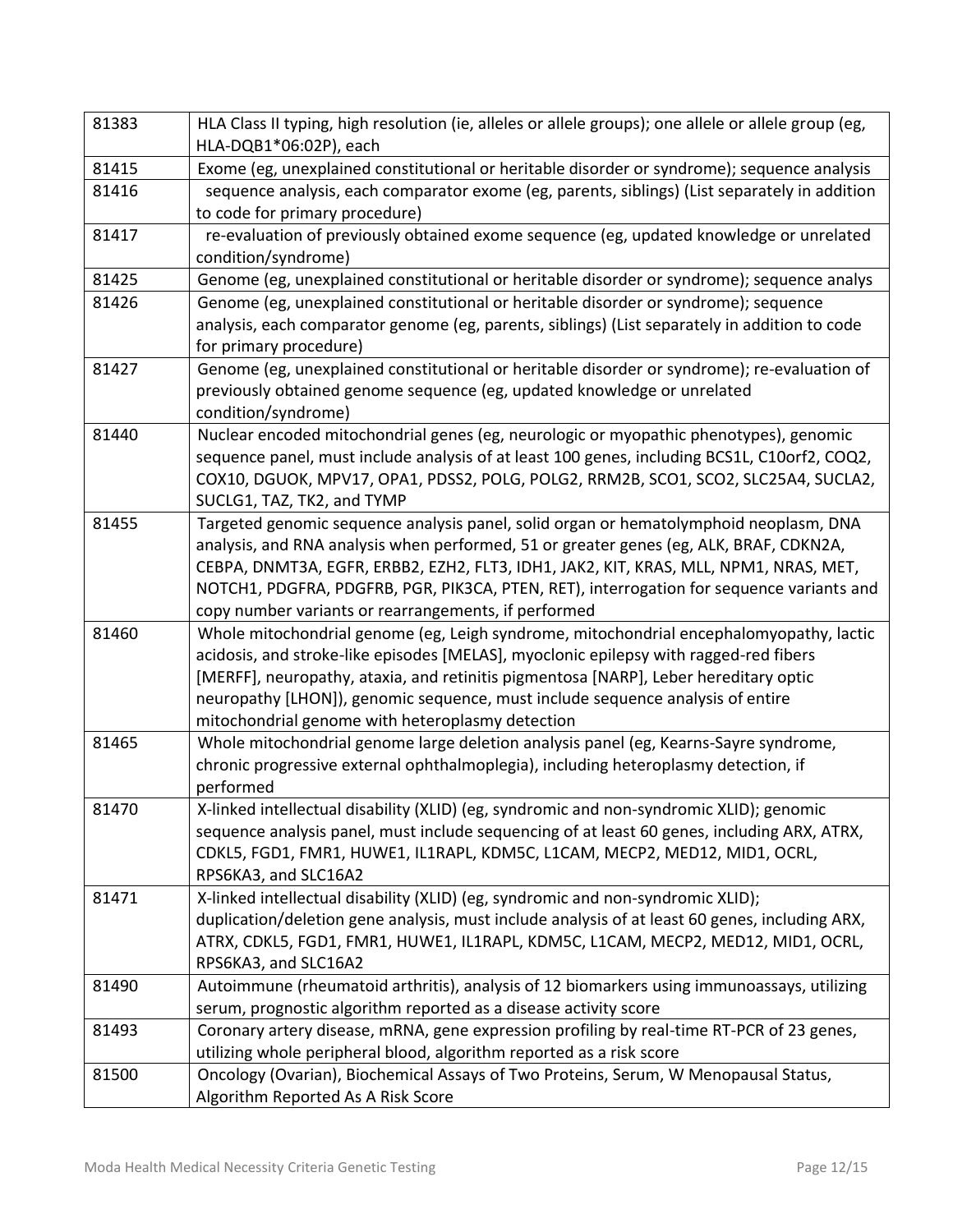| 81503 | Oncology (Ovarian), Biochemical Assays of Five Proteins, Utilizing Serum, Algorithm Reported   |  |  |  |
|-------|------------------------------------------------------------------------------------------------|--|--|--|
|       | As A Risk Score                                                                                |  |  |  |
| 81504 | <b>Oncology Tissue of Origin</b>                                                               |  |  |  |
| 81525 | Oncology (colon), mRNA, gene expression profiling by real-time RT-PCR of 12 genes (7           |  |  |  |
|       | content and 5 housekeeping), utilizing formalin-fixed paraffin-embedded tissue, algorithm      |  |  |  |
|       | reported as a recurrence score                                                                 |  |  |  |
| 81529 | Oncology (cutaneous melanoma), mRNA, gene expression profiling by real-time RT-PCR of 31       |  |  |  |
|       | genes (28 content and 3 housekeeping), utilizing formalin-fixed paraffin-embedded tissue,      |  |  |  |
|       | algorithm reported as recurrence risk, including likelihood of sentinel lymph node metastasis  |  |  |  |
| 81551 | Oncology (prostate), promoter methylation profiling by real-time PCR of 3 genes (GSTP1, APC,   |  |  |  |
|       | RASSF1), utilizing formalin-fixed paraffin-embedded tissue, algorithm reported as a likelihood |  |  |  |
|       | of prostate cancer detection on repeat biopsy                                                  |  |  |  |

### V. References

- 1. Williams. Genetics and Managed Care: Policy Statement of the American College of Medical Genetics. Genetics in Medicine, November/December 2001:3:430-435.
- 2. Higashi, Veenstra. Managed Care in the Genomics Era: Assessing the Cost Effectiveness of Genetic Tests. The American Journal of Managed Car. July 2003:9:493-500.
- 3. Medical References: Tay Sachs disease. March of Dimes. Accessed on April 16, 2012 at: http://www.marchofdimes.com/baby/birthdefects\_taysachs.html,
- 4. Richards CS, Haddow JE. Prenatal screening for cystic fibrosis. Clinics in Laboratory Medicine. June 2003;23(2).
- 5. GeneTests. [Internet] National Institutes of Health: National Center for Biotechnology Information. Accessed at: http://www.ncbi.nlm.nih.gov/sites/GeneTests/?db=GeneTests. Updated 2011 (Accessed on April 16, 2012)
- 6. Centers for Medicare & Medicaid Services; Noridian Local Coverage Determination (LCD) Genetic Testing (L24308), Original effective date: 12/01/2006; Revision Effective Date 01/01/2015
- 7. Hayes. GTE Report. Alpha-Thalassemia. February 5, 2015.
- 8. Tzschach A, Grasshoff U, Beck-Woedl S, et al. Next-generation sequencing in X-linked intellectual disability. Eur J Hum Genet. 2015
- 9. Physician Advisors
- 10. Centers for Medicare & Medicaid Services; Noridian Local Coverage Determination Article (LCA) Mammaprint Billing and Coding Guidelines (A54447); Original Article Effective Date 10/01/2015; Revision Effective Date 01/01/2018; Accessed 06/2018.
- 11. [Local Coverage Determination for MolDX: DecisionDx-UM \(Uveal Melanoma\) \(L37072\) \(cms.gov\).](https://www.cms.gov/medicare-coverage-database/details/lcd-details.aspx?LCDId=37072&ContrId=345) [https://www.cms.gov/medicare-coverage-database/details/lcd](https://www.cms.gov/medicare-coverage-database/details/lcd-details.aspx?LCDId=37072&ContrId=345)[details.aspx?LCDId=37072&ContrId=345](https://www.cms.gov/medicare-coverage-database/details/lcd-details.aspx?LCDId=37072&ContrId=345)
- 12. Local Coverage Determination (LCD):MolDX: Breast Cancer Index® (BCI) Gene Expression Test (L37822) [Local Coverage Determination for MolDX: Breast Cancer Index® \(BCI\) Gene Expression Test](https://www.cms.gov/medicare-coverage-database/details/lcd-details.aspx?lcdid=37822&ver=14&bc=CAAAAAAAAAAA)  [\(L37822\) \(cms.gov\)](https://www.cms.gov/medicare-coverage-database/details/lcd-details.aspx?lcdid=37822&ver=14&bc=CAAAAAAAAAAA)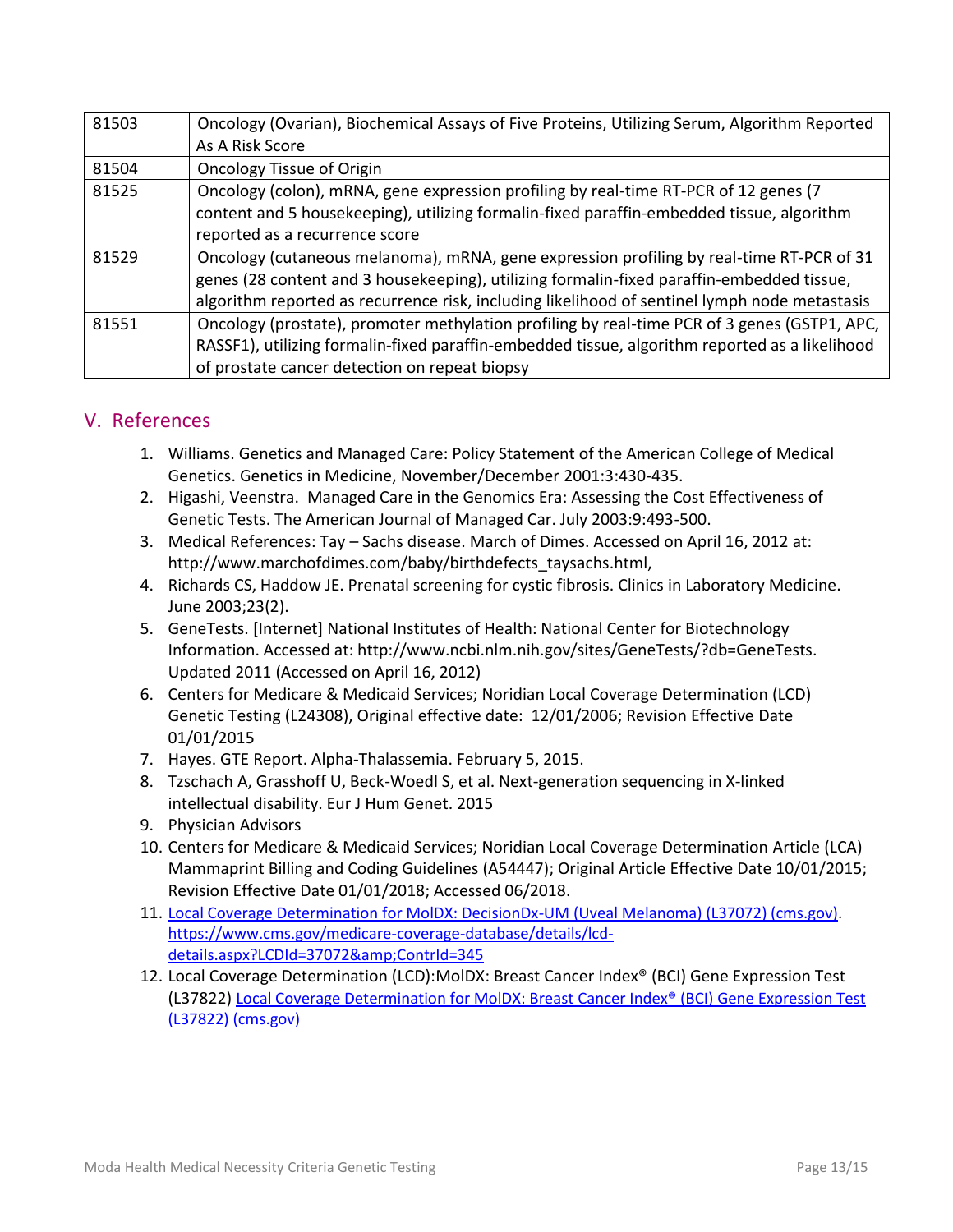# VI. Annual Review History

| <b>Review Date</b> | <b>Revisions</b>                                                                                     | <b>Effective Date</b> |
|--------------------|------------------------------------------------------------------------------------------------------|-----------------------|
| 02/2013            | Annual Review: Added table with review date, revisions, and effective                                | 03/1/2013             |
|                    | date.                                                                                                |                       |
| 09/2013            | Review: Added item 2.b related genetic test must be proven for the                                   | 09/25/2014            |
|                    | diagnosis or considered $E/I$ . 2. E – related to multiple genetic panels                            |                       |
|                    | must be medically necessary for the diagnosis to be covered.                                         |                       |
| 08/2014            | Annual Review: No Changes                                                                            | 8/30/2014             |
| 02/2016            | Annual Review: Added section I.2. e.g, added section 3 for 14                                        | 02/15/2016            |
|                    | pharmacogenetics tests, added section 4 for investigational genetic<br>panels. Added new 2016 codes. |                       |
| 02/2017            | Annual Review: Updated to new template, revised statement                                            | 02/02/2017            |
| 10/2017            | Added new genetic testing codes                                                                      | 10/25/2017            |
| 6/2018             | Annual Review: added Mammaprint to criteria to align with CMS                                        | 07/01/2018            |
| 11/2018            | Added definition of GBM and CM                                                                       | 11/19/2018            |
| 06/2019            | Annual Review: No changes                                                                            | 07/01/2019            |
| 11/2019            | Updated codes on covered and non-covered list                                                        | 11/01/2019            |
| 11/2019            | Code 81551 indicated as Investigational, added to non-covered list                                   | 11/15/2019            |
|                    | Code updated; Endopredict (81520)                                                                    |                       |
| 1/2020             | Updates: 2020 new codes added; coverage of Cystic Fibrosis (CF) and                                  | 1/17/2020             |
|                    | Spinal Muscular Atrophy (SMA) testing as part of standard care; no                                   |                       |
|                    | coverage for fetal sex determination                                                                 |                       |
| 06/2020            | Annual Review: No content changes                                                                    | 07/01/2020            |
| 08/2020            | Update: Endopredict CPT code 81520 to 81522                                                          |                       |
| 01/2021            | Update: replaced LCD L36316 with L37824, A57774                                                      |                       |
|                    | Added 2021 New CPT codes                                                                             |                       |
| 03/2021            | Update: Breast Cancer Index, replaced CPT 81479 with 81518. CPT code                                 |                       |
|                    | 81529 always not covered                                                                             |                       |
| 7/2021             | Annual Review: Expanded the requirements for Breast Cancer Index.                                    | 08/01/2021            |
|                    | Added coverage requirements for risk stratification for uveal melanoma                               |                       |
| 8/2021             | Update: reworded indications for Breast Cancer Index, LCD 38722                                      |                       |

# Appendix 1 – Covered Diagnosis Codes – including but not limited to:

| $ICD-10$       | <b>ICD-10 Description</b>          |
|----------------|------------------------------------|
| D56.0-D56.9    | Thalassemia                        |
| D57.00-D57.819 | Sickle cell disorders              |
| D58.0-D58.9    | Other hereditary hemolytic anemias |
| D66            | Hereditary factor VIII deficiency  |
| D67            | Hereditary factor IX deficiency    |